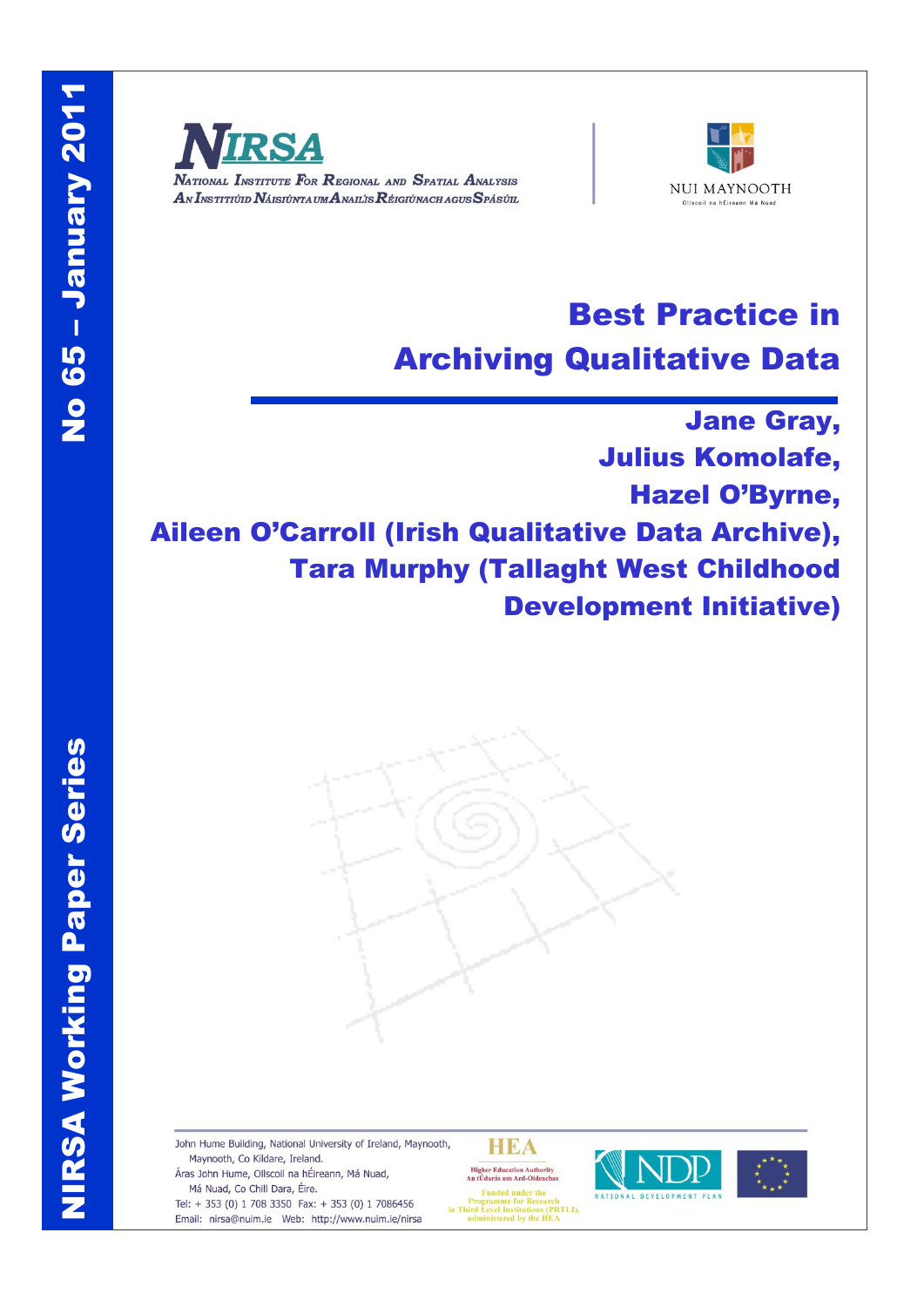## **Best Practice in Archiving Qualitative Data**

\_\_\_\_\_\_\_\_\_\_\_\_\_\_\_\_\_\_\_\_\_\_\_\_\_\_\_\_\_\_\_\_\_\_\_\_\_\_\_\_\_\_\_\_\_\_\_\_\_\_\_\_\_\_\_\_\_\_\_\_\_\_\_\_\_\_\_

## Table of Contents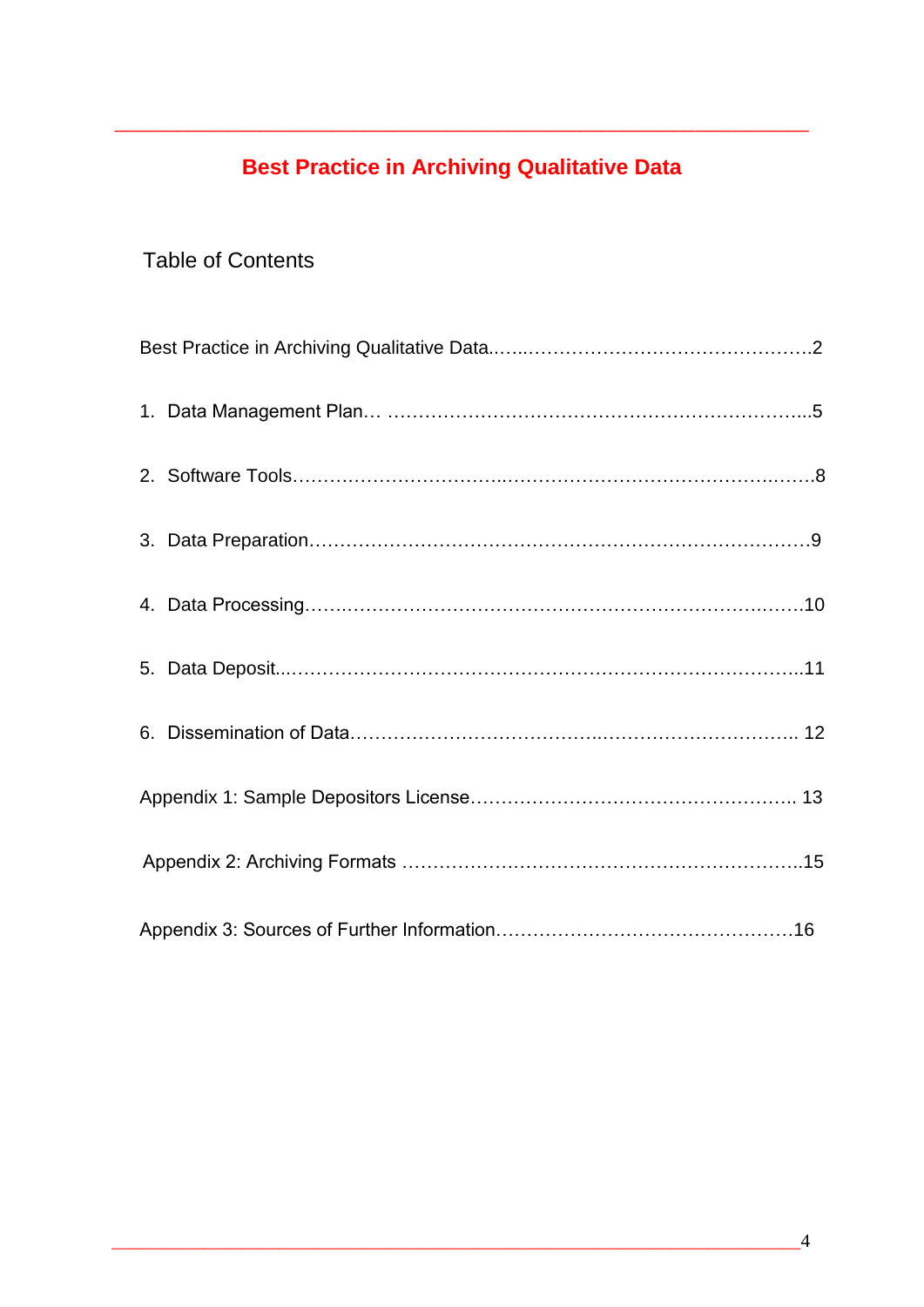## Best Practice in Archiving Qualitative Data

The value of data archiving is increasingly recognized in Irish research policy. For example, IRCHSS requires that "whenever data is to be collected with the support of a grant awarded by IRCHSS, applicants must specify the means by which that data will be made available as a public good for use by other researchers." The Higher Education Authority policy on open access states that: "Data in general should as far as is feasible be made openly accessible, in keeping with best practice for reproducibility of scientific results."<sup>1</sup> In order to meet these requirements, researchers and research organisations must consider how to manage and process data for archiving, as well as the ethical and legal issues (see Box 1) involved, when planning research projects.

\_\_\_\_\_\_\_\_\_\_\_\_\_\_\_\_\_\_\_\_\_\_\_\_\_\_\_\_\_\_\_\_\_\_\_\_\_\_\_\_\_\_\_\_\_\_\_\_\_\_\_\_\_\_\_\_\_\_\_\_\_\_\_\_\_\_\_\_\_\_\_\_\_\_\_

## **Box 1: Legal and Ethical Framework for Archiving**

- 1. Irish Data Protection Act 1988 and (Amendment) Act 2003. This lays out the requirements that data controllers must meet in order to assure the privacy of individuals.
- 2. Freedom of Information Act 1997 (FOI) and (Amendment) Act 2003. This obliges government departments, the Health Service Executive (HSE), local authorities and a range of other statutory agencies to publish information on their activities and to make personal information available to citizens.

Social science researchers are also governed by codes of professional ethics that specify their obligations to research informants.

The guidelines of the Sociological Association of Ireland are available at http://www.sociology.ie/

Researchers must also ensure that the costs of archiving data are built into any funding proposal. This handbook aims to assist social science researchers who are planning to archive **qualitative** data. It provides a guide to the following six aspects of best practice in qualitative data archiving:

- $\checkmark$  Data management planning
- $\checkmark$  Tools and software
- $\checkmark$  Data preparation
- $\checkmark$  Data processing

1

<sup>1</sup> http://www.hea.ie/files/files/file/Open%20Access%20pdf\_.pdf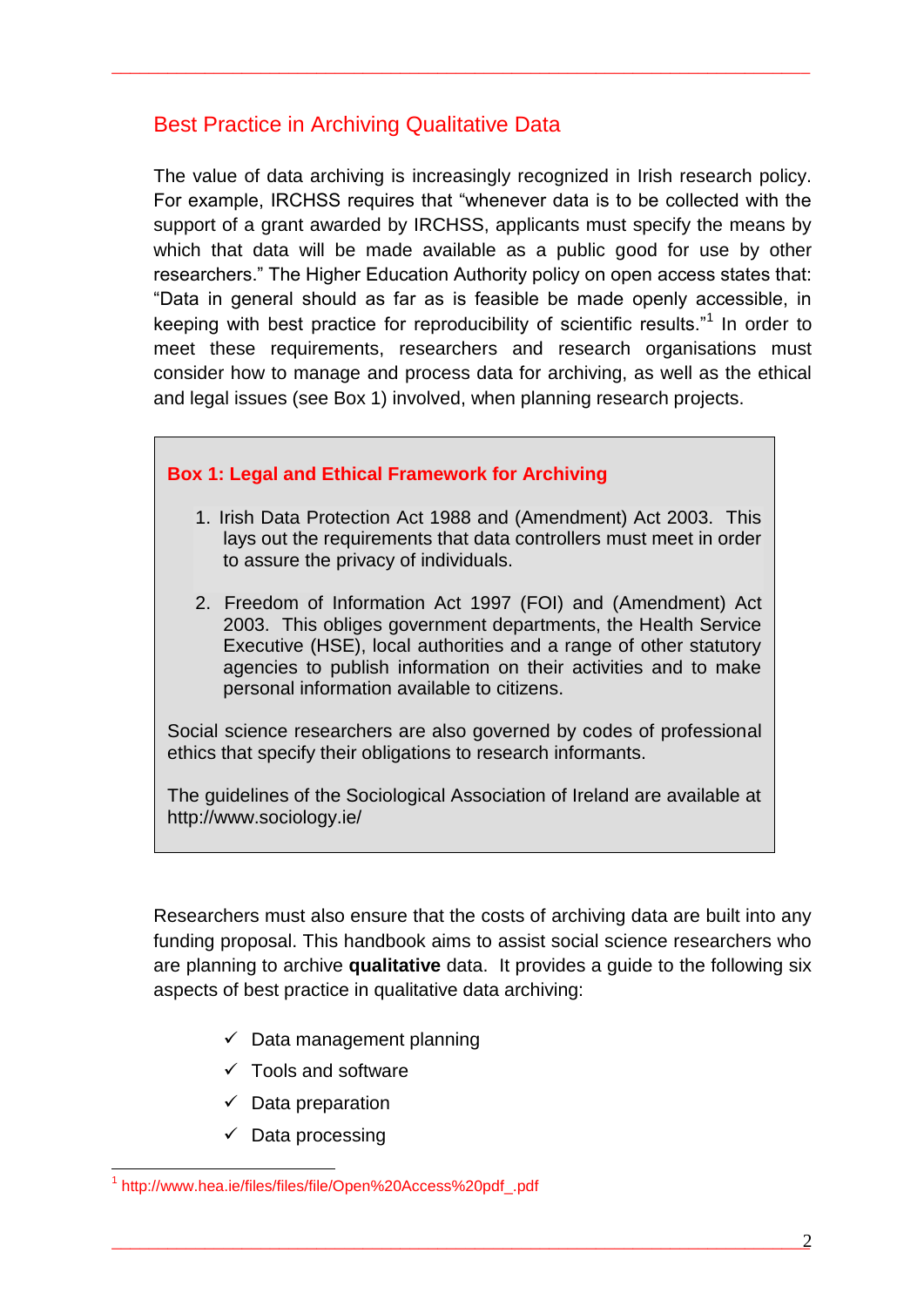- $\checkmark$  Data deposit
- $\checkmark$  Dissemination of data

These guidelines will be useful both to the researcher who intends to deposit data and to the data curator who maintains the archive. In some cases this may be the same person - for example when the researcher is maintaining a personal data collection. Every qualitative project is different, and it is not possible to produce a template that will address every archiving issue. This handbook is intended to introduce the researcher and data curator to the issues they need to consider when developing an archiving strategy appropriate to their data set.

\_\_\_\_\_\_\_\_\_\_\_\_\_\_\_\_\_\_\_\_\_\_\_\_\_\_\_\_\_\_\_\_\_\_\_\_\_\_\_\_\_\_\_\_\_\_\_\_\_\_\_\_\_\_\_\_\_\_\_\_\_\_\_\_\_\_\_\_\_\_\_\_\_\_\_

The following guidelines apply principally to textual data that have been generated in qualitative research projects. Where we refer to a "document" we mean research data in text format. Qualitative social science research generates a range of different types of documents. The data to be archived might include transcripts of interviews, observational notes, or (as was the case in the RACcER<sup>2</sup> project) minutes of meetings. Management and processing of other forms of qualitative data (such as audio or image data) require additional guidelines and the Irish Qualitative Data Archive can offer further advice on this or on any other issues that may be unique to a specific research project.

This handbook on best practice was developed as part of the RACcER research project, a joint initiative of the Irish Qualitative Data Archive and the Tallaght West Childhood Development Initiative (CDI), co-funded by CDI and IRCHSS as part of its Research Development Initiative. The goal of the project was to archive documents associated with CDI and, in the process, to establish best practices in qualitative data archiving (see Box 2). The following guidelines were developed in consultation with the researchers and funders who kindly agreed to be interviewed about their understandings, perceptions and expectations of qualitative data archiving projects<sup>3</sup>. We thank them sincerely for their contribution.

<sup>1</sup> <sup>2</sup> Re-use and Archiving of Complex Community-Based Evaluation Research

<sup>&</sup>lt;sup>3</sup> We would also like to acknowledge the invaluable advice of Dr. Libby Bishop of Timescapes and the UK Data Archive, and Dr. Arja Kuula of the Finnish Social Science Data Archive. Thanks also to Justina Senkus for her help in preparing this handbook.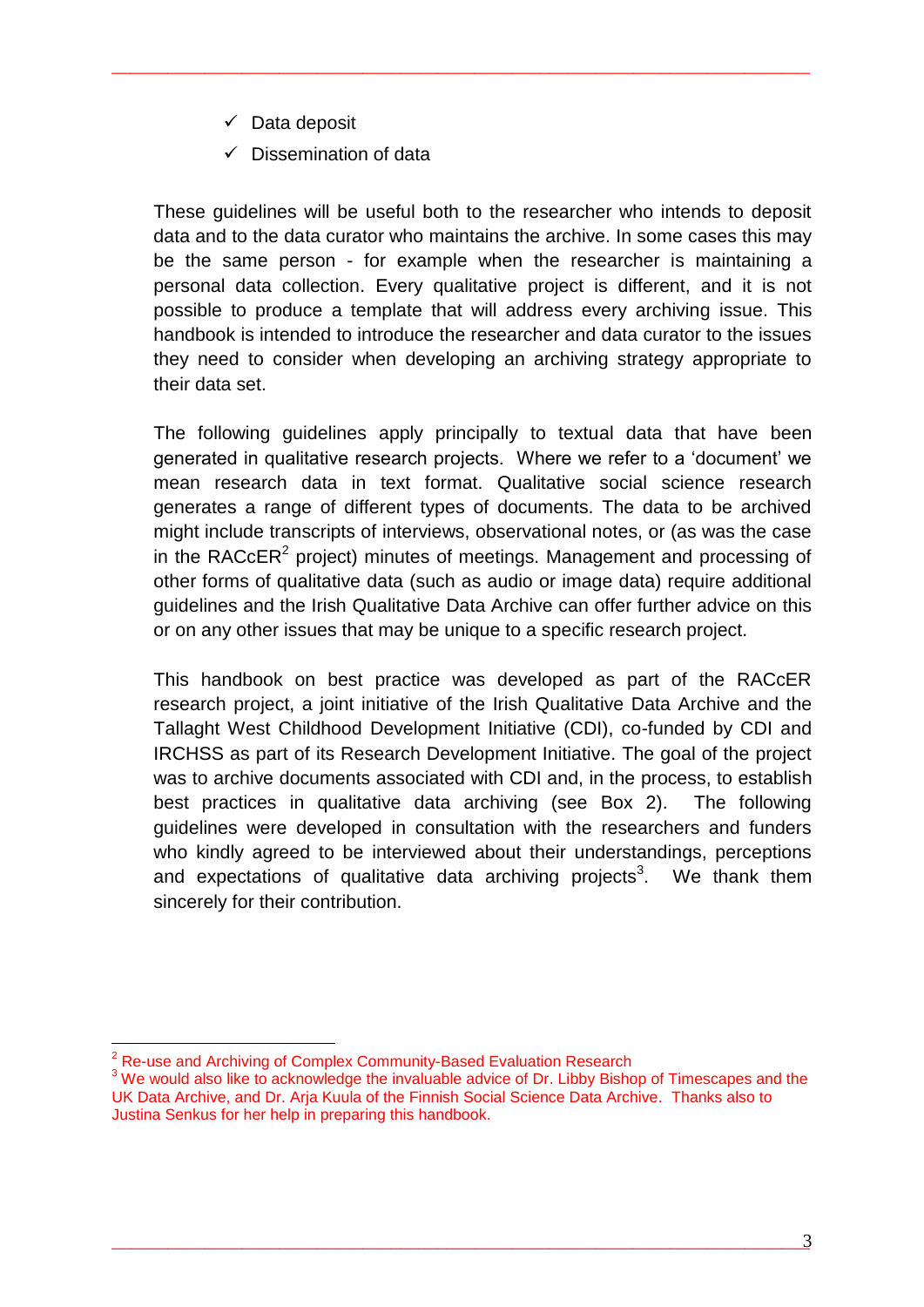Best practice in qualitative data archiving requires attention to the following six interrelated processes:



This handbook reviews each process in turn.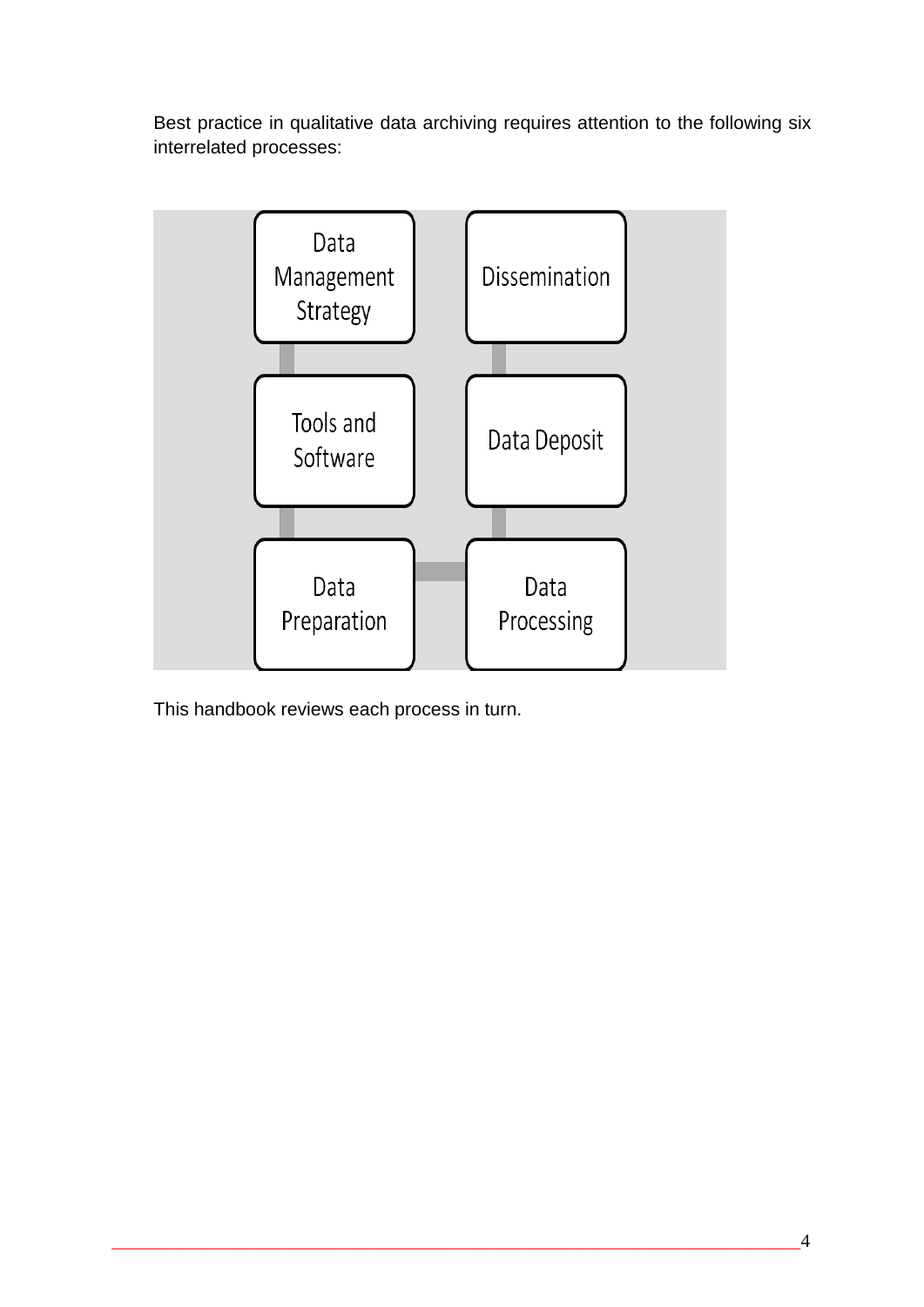#### **Box 2:**

\_\_\_\_\_\_\_\_\_\_\_\_\_\_\_\_\_\_\_\_\_\_\_\_\_\_\_\_\_\_\_\_\_\_\_\_\_\_\_\_\_\_\_\_\_\_\_\_\_\_\_\_\_\_\_\_\_\_\_\_\_\_\_\_\_\_\_\_\_\_\_\_\_\_\_

#### **RACcER: Re-Use and Archiving of Complex Community-Based Evaluation Research**

The RACcER Project was a collaboration between the Irish Qualitative Data Archive (IQDA) and the Tallaght West Childhood Development Initiative (CDI).

IQDA is a central access point for qualitative (non-numerical) social science data generated within and about Ireland. It was established as part of the Irish Social Science Platform under the Irish Government's Programme for Research in Third Level Institutions (Cycle 4). IQDA is housed in the National Institute for Regional and Spatial Analysis (NIRSA) at NUI Maynooth.

CDI launched a ten year strategy that aims to enable all children in Tallaght West to reach their full potential, improve their health, learning and safety, and to increase their sense of belonging to their community. The first five years is cofunded by the Office of the Minister for Children and Youth Affairs (OMCYA) under its Prevention and Early Intervention Programme for Children (PEIP) and by Atlantic Philanthropies under its Disadvantaged Children and Youth Programme.

CDI has been working successfully with local partners, including eleven primary schools, to deliver a suite of programmes that meet the identified needs of children and families in Tallaght West. Each programme is being rigorously and independently evaluated using a range of methodologies, including randomised control trials, a quasi experiment and process evaluations.

The goal of RACcER was to explore and implement innovative approaches to meeting the ethical and practical challenges involved in archiving and creating appropriate levels of access to the complex qualitative and contextual data generated by the independent evaluation teams that have been commissioned by CDI, without overlapping or duplicating work already being undertaken.

RACcER was co-funded by the Irish Research Council for the Humanities and Social Sciences (IRCHSS) and CDI.

#### **1. Data Management Plan**

1

It is important, both in terms of good research practice and to facilitate future archiving, to ensure that a comprehensive data management plan is put in place at the **onset** of any research project and continued through to data archiving and dissemination.<sup>4</sup> To enable future archiving, best practice is as follows:

<sup>4</sup> For more information on data management models, see the ESRC RELU Data Support Service [\(http://relu.data-archive.ac.uk/introduction.asp\)](http://relu.data-archive.ac.uk/introduction.asp) and the Finnish Social Science Data Archive"s pages on data management planning for qualitative data

<sup>(</sup>http://www.fsd.uta.fi/english/data\_management\_planning/index.html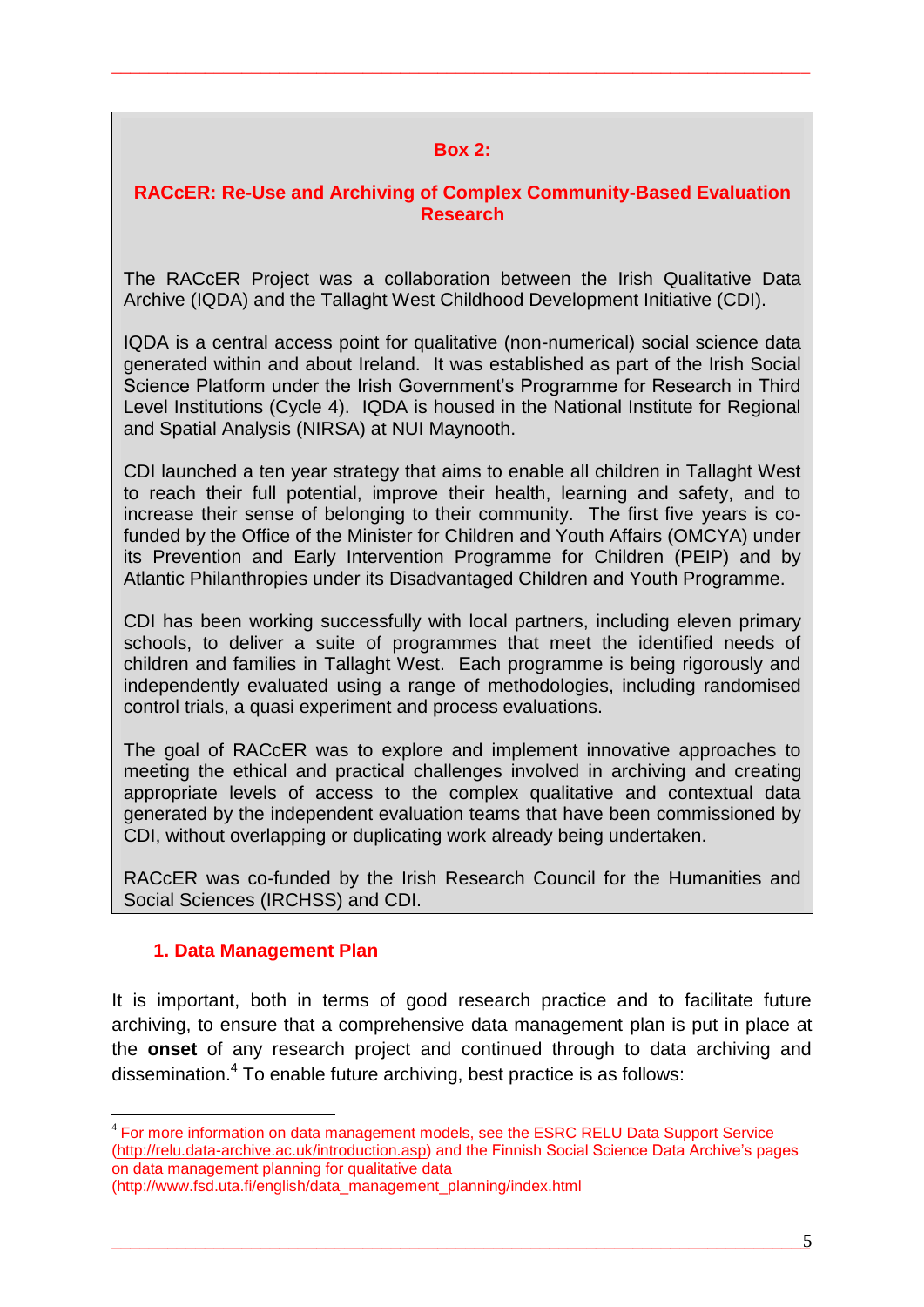#### For the Researcher (Data Depositor):

• Plan to gain and record consent from research participants to ensure that ethical and legal procedures are respected. This consent should include consent to participate in the project and consent to archive the data. Sample consent forms, and a discussion of other issues to be considered, are available on the IQDA website (www.iqda.ie).

\_\_\_\_\_\_\_\_\_\_\_\_\_\_\_\_\_\_\_\_\_\_\_\_\_\_\_\_\_\_\_\_\_\_\_\_\_\_\_\_\_\_\_\_\_\_\_\_\_\_\_\_\_\_\_\_\_\_\_\_\_\_\_\_\_\_\_\_\_\_\_\_\_\_\_

- Ensure data are collected in a format that enables archiving and usage (see Appendix 2 for more information). Remember, a key goal of archiving is to facilitate re-use in the **long term** – many file formats used in the past are no longer accessible. In general, open source formats are more accessible than proprietary file formats linked to a particular company or product. If using a digital recording device, ensure it records using WAV files.
- Develop an anonymisation plan to preserve respondent privacy and confidentiality if required under the consent agreement. In most cases, professional ethical standards recommend anonymisation of personal details to preserve respondent confidentiality.
- As the project progresses, identify which text within a document may be particularly sensitive and develop an archiving plan for this data. One approach to developing such a plan is to consider the levels of risk attached to the text across two parameters:
	- $\checkmark$  is there a risk that the text will allow the research participant to be identified?
	- $\checkmark$  Is there a risk that the text will be harmful to the research participant? For example, might the text expose the participant to ridicule or have other adverse consequences for them?

By examining these two parameters it is possible to make an overall assessment of the risk level of the data (see Table 1).

| <b>Risk of Identification</b> | <b>Risk Of Harm</b> | <b>Sensitivity Level</b> |
|-------------------------------|---------------------|--------------------------|
| Little                        | Low                 | Low                      |
| Some                          | Low                 | Medium                   |
| Any                           | High                | High                     |

#### **Table 1: Assessing Sensitivity Level of the Data**

Once the level of risk has been identified, an archiving strategy can be developed that is appropriate to that level of risk. Common approaches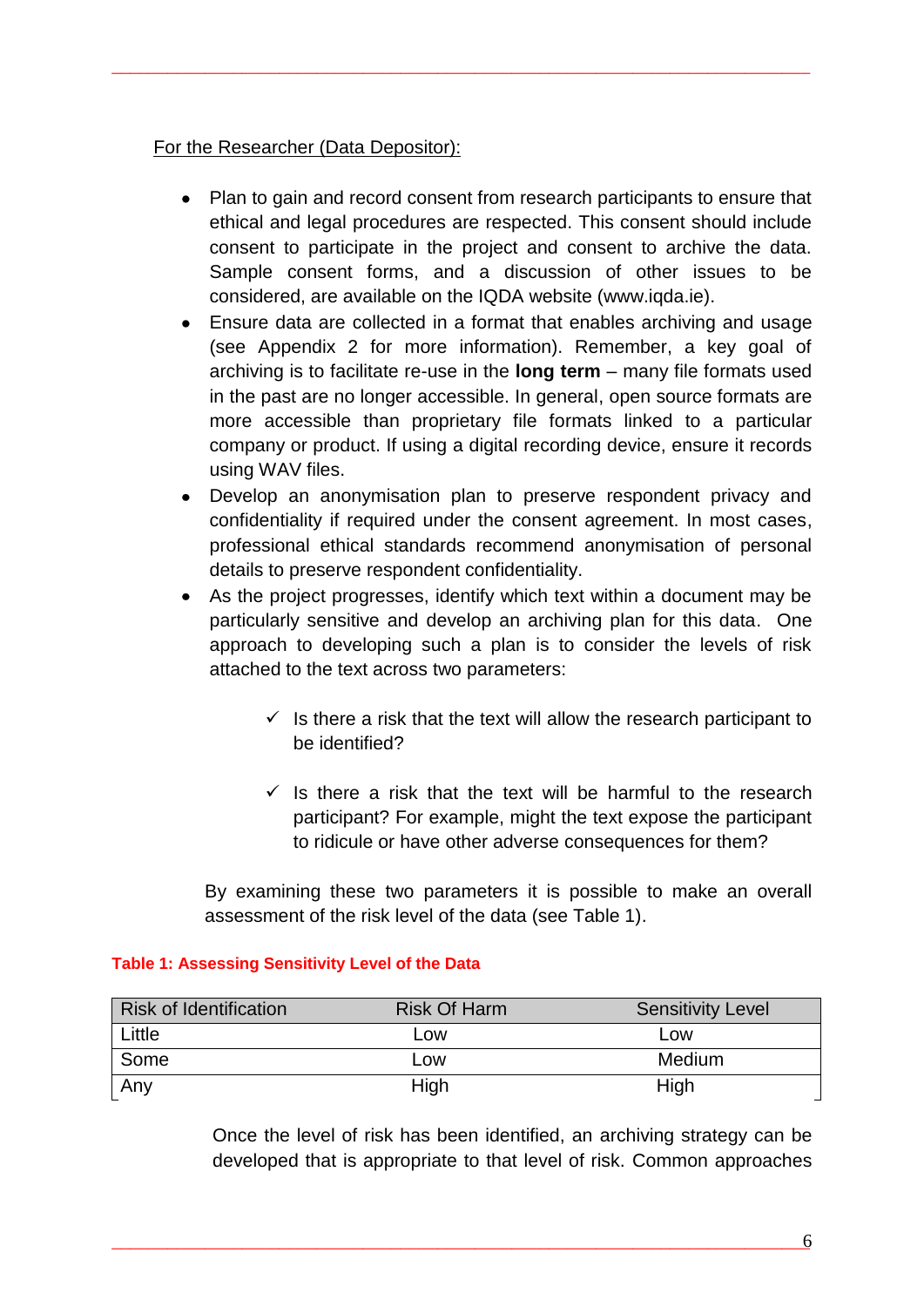to dealing with sensitive data include removal of sensitive text segments or placing a time embargo on dissemination of the archived document. Where text has been excised, it is essential that this is noted either in the archived documents, or in the user guide. An example of such a strategy is shown in Table 2.

| Sensitivity | Participant | Anon-  | Access     | Remove    | Embargo        | 30<br>Year         |
|-------------|-------------|--------|------------|-----------|----------------|--------------------|
| Level       | Consent     | ymised |            | Sensitive | (Anonymised    | Embargo            |
| (See        |             |        |            | Text      | Sensitive Text | (Sensitive         |
| Table 1)    |             |        |            |           | Removed)       | <b>Not</b><br>Text |
|             |             |        |            |           |                | Removed)           |
| Low         | Yes         | Yes    | Restricted | N/A       | <b>No</b>      | No                 |
| Medium      | Yes         | Yes    | Restricted | <b>No</b> | <b>No</b>      | No                 |
| High        | Yes         | Yes    | Restricted | Yes       | <b>No</b>      | No                 |

\_\_\_\_\_\_\_\_\_\_\_\_\_\_\_\_\_\_\_\_\_\_\_\_\_\_\_\_\_\_\_\_\_\_\_\_\_\_\_\_\_\_\_\_\_\_\_\_\_\_\_\_\_\_\_\_\_\_\_\_\_\_\_\_\_\_\_\_\_\_\_\_\_\_\_

#### **Table 2: Developing an Archiving Strategy Appropriate to the Level of Sensitivity**

Implementation of the strategy will ensure that the sensitivity levels of the archived documents are reduced following data preparation and processing.

Create a robust back up procedure to protect data from the threat of technical failure. "321 backup" is a handy rule of thumb: have three copies of your data, on two different types of media, with one version at an offsite location.

#### For the Data Curator

- Develop clear and easily used data encryption procedures to collect the data from the depositors in a manner that ensures preservation of respondent privacy and confidentiality. We provide information on software for encryption in Section 2, below.
- Confirm with the depositors that there are no legal barriers to archiving their data (e.g. ascertain where ownership of the data lies).
- Confirm that there are no ethical obstacles to archiving (e.g. ascertain the level of consent obtained).
- Identify clearly which person among the depositors (i.e. within the organisation or research team) has responsibility for making decisions about archiving, including access to the data. It is important to remember that archives are created for **long-term** use, and will outlive depositors, whether they are individuals or organisations. For this reason, access agreements need to transfer decisions on access from the depositor to the archive at a specified date. The agreement with the depositor and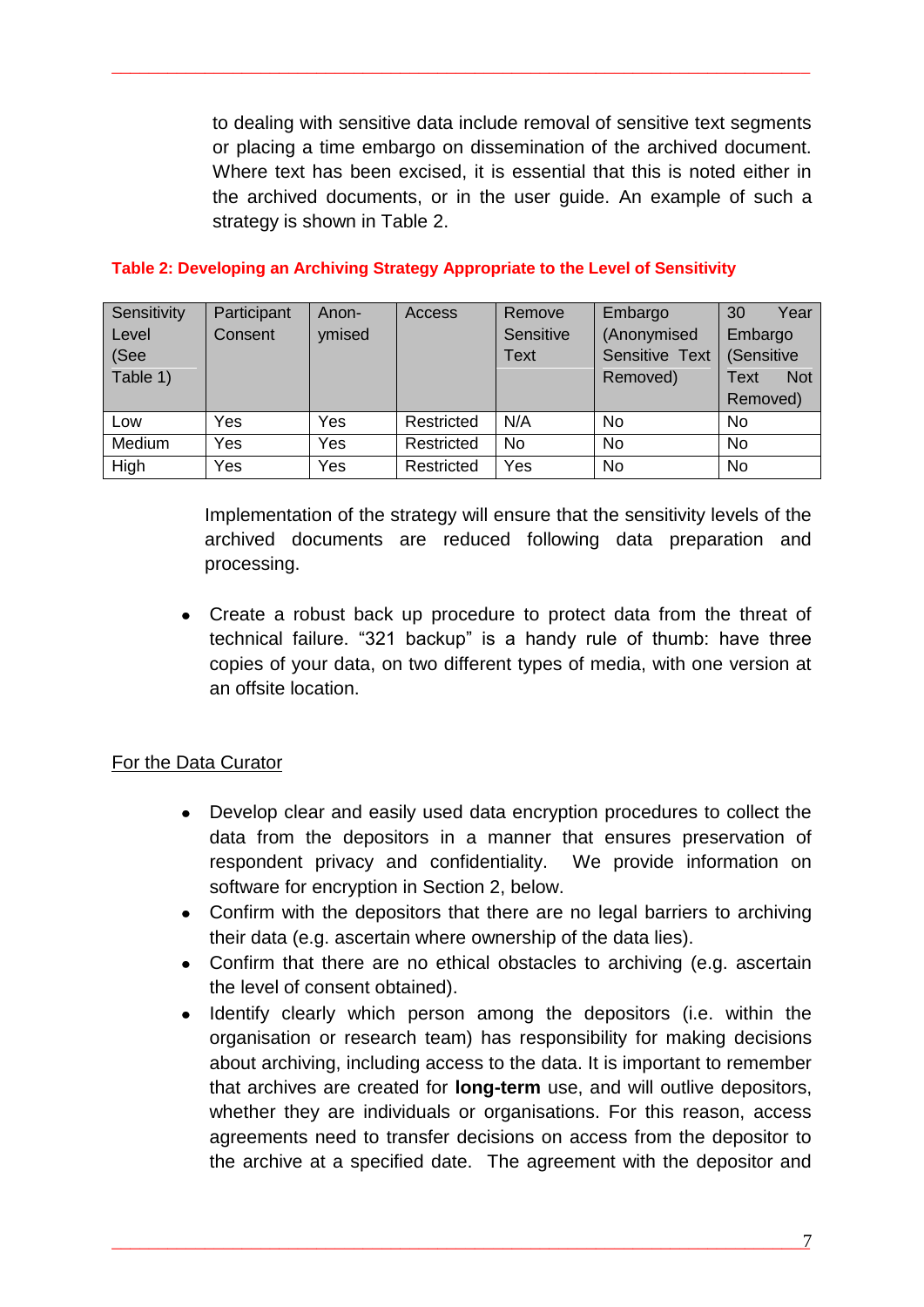the archive must allow for situations in which the depositor ceases to be in a position to make decisions on access.

\_\_\_\_\_\_\_\_\_\_\_\_\_\_\_\_\_\_\_\_\_\_\_\_\_\_\_\_\_\_\_\_\_\_\_\_\_\_\_\_\_\_\_\_\_\_\_\_\_\_\_\_\_\_\_\_\_\_\_\_\_\_\_\_\_\_\_\_\_\_\_\_\_\_\_

Ensure that there are established, clearly understood, and transparent licensing arrangements with the depositors. These arrangements will normally state that (a) ownership of the data lies with the depositor and (b) the depositor confers on the archive the right to disseminate the data for other researchers to re-use. The licence should also ensure that users of the data acknowledge the original producers of the data using a standard citation procedure (for an example of the IQDA depositor licence see Appendix 2).

## **2. Software Tools**

A number of tools exist that can assist both the researcher and the data curator during the archiving process. Those mentioned below have been used, either by the RACcER Project, the IQDA or ESDS Qualidata in the UK.

- **Encryption software**, which is used when receiving and storing the data to ensure that the data are not accessible to unauthorised users. Common encryption programs used in archiving projects include TruCrypt<sup>5</sup>, GnuPG or PGP.
- **Automated anonymisation tools** enable a more standardised and rigorous anonymisation process for textual materials. They are useful in ensuring that consistent anonymisation decisions are made, particularly when the data are processed by a team. They do not, however, completely automate the process, and responsibility for ensuring that the anonymisation procedure protects research informants remains with the depositor. All documents anonymised using an automated tool should be manually reviewed before deposit. One such tool has been created by the IQDA and can be downloaded from the website. A similar tool, QualAnon, has been created by the Inter-University Consortium for Political and Social Research (ICPSR) and is available on their webpage (see Appendix  $3)^6$ .

These anonymisation tools produce two outputs: one fully anonymised document and a second document which contains both the original text and the anonymised text. This is known as a comparison file. The comparison file is useful if the anonymisation decisions are being reviewed by a third party, for example when data processing is being carried out by a research team.

<u>.</u>

<sup>&</sup>lt;sup>5</sup> CDI used this software to encrypt their data

<sup>6</sup> http://www.icpsr.umich.edu/icpsrweb/ICPSR/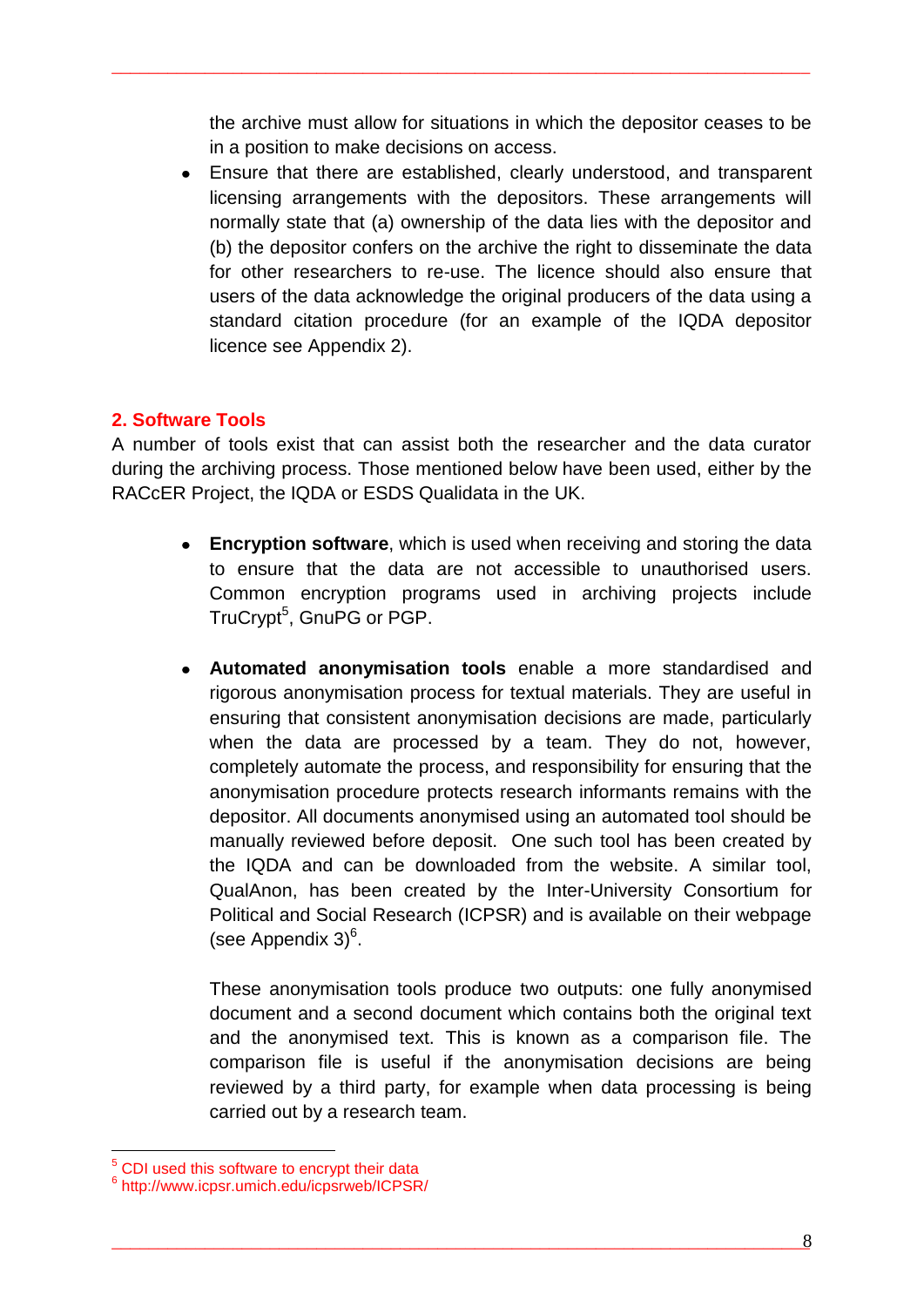#### **3. Data Preparation**

This phase of the archiving process reduces the levels of sensitivity attached to the data and ensures re-usability. Here standard decisions are made with respect to anonymisation, which can then be applied across the data set. This is a time-intensive process that, like the Data Processing stage, is generally carried out by the researcher or the research team. As such it is wise to build the costs associated with this process into any application for funding. The IQDA will be able to advise on estimating costs.

\_\_\_\_\_\_\_\_\_\_\_\_\_\_\_\_\_\_\_\_\_\_\_\_\_\_\_\_\_\_\_\_\_\_\_\_\_\_\_\_\_\_\_\_\_\_\_\_\_\_\_\_\_\_\_\_\_\_\_\_\_\_\_\_\_\_\_\_\_\_\_\_\_\_\_

The key to success is to arrive at an appropriate level of anonymisation that will not reduce the re-use value of the data. The general approach is as follows:

- Remove major identifying data (real names, place and company names);
- Remove all identifying details (names, street-names, real names, occupational details);
- Replace with descriptions that reflect the significance of the original text within the context of the transcript.

The IQDA has produced a more detailed guide to anonymising data, which can be downloaded from its webpage [\(www.iqda.ie\)](http://www.iqda.ie/).

Whether or not an automated tool is used, it is best practice to:

- Create a 'Changes File' in which the pseudonyms that have been used to anonymise data are recorded (Table 3). It is particularly important to note any areas where there is doubt as to the best way to proceed. These alerts can be reviewed at the end of the process, in consultation with other members of the research team (if applicable) or with the data curator.
- Use a clear and consistent unique identifier to indicate text that has been anonymised in the documents. This shows where anonymisation has occurred, in order to inform secondary researchers and to facilitate checking and proofing the process of anonymisation itself.

We recommend the following approach<sup>7</sup>:

<u>.</u>

- At the start of the text to be anonymised, use the characters  $@Q.$
- At the end of the text, use the characters ##.

 $7$  These annotations were recommended to us by Timescapes, an ESRC Qualitative Longitudinal **Study**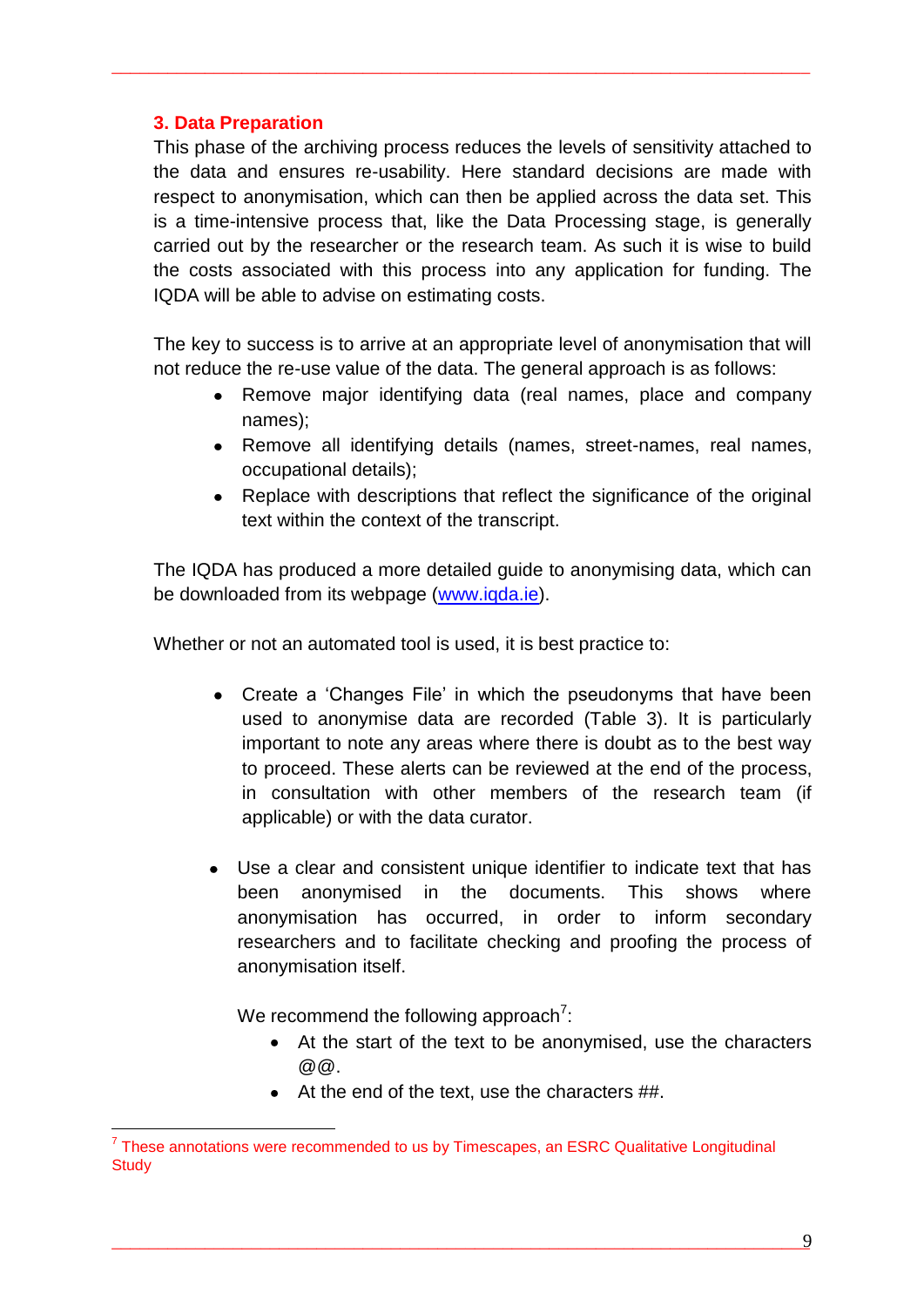These characters are unlikely to appear for any other reason in the text. For example: "My mother"s name was Mary Brown" becomes "My mother's name was @@Ann Smith##."

\_\_\_\_\_\_\_\_\_\_\_\_\_\_\_\_\_\_\_\_\_\_\_\_\_\_\_\_\_\_\_\_\_\_\_\_\_\_\_\_\_\_\_\_\_\_\_\_\_\_\_\_\_\_\_\_\_\_\_\_\_\_\_\_\_\_\_\_\_\_\_\_\_\_\_

• Check the data for any statements that may be sensitive and require specific decisions to be made in order to reduce the level of sensitivity (see Table 2). Note these in the Changes File.

#### **Table 3: Example of a 'Changes File'**

| Name in<br>Transcript | Nature of<br>Individual or<br>Place (e.g.<br>relationship to<br>respondent, | Anonymised<br><b>Name</b> | <b>Names Not</b><br>Anonymised | Rationale,<br><b>Special Alerts</b><br>and Queries                                     |
|-----------------------|-----------------------------------------------------------------------------|---------------------------|--------------------------------|----------------------------------------------------------------------------------------|
|                       | place of work)                                                              |                           |                                |                                                                                        |
| John                  | Husband                                                                     | Peter                     |                                |                                                                                        |
| London                | Husband's<br>birthplace                                                     |                           | London                         | Place too large<br>for disclosure<br>risk                                              |
|                       |                                                                             |                           |                                | "I run a stall<br>selling military<br>stamps on<br>Sundays"<br>Identification<br>risk? |

#### **4. Data Processing**

Once the data preparation phase has been completed, the next stage is to make various changes, additions, and deletions to the dataset which are required to ensure that commitments to confidentiality are met. Best practice is to:

- Review the sensitive statements noted in the Changes File created in the preparation stage. Alter these statements if possible. If the statement cannot be anonymised, the entire text may need to be removed and explicitly marked as such e.g., @@removed##
- Data require additional contextualizing in order to facilitate re-use. In archiving language this is referred to as "metadata." Include a header within each document (transcription etc.) giving brief details of that data unit (for example gender of those present, location of interview).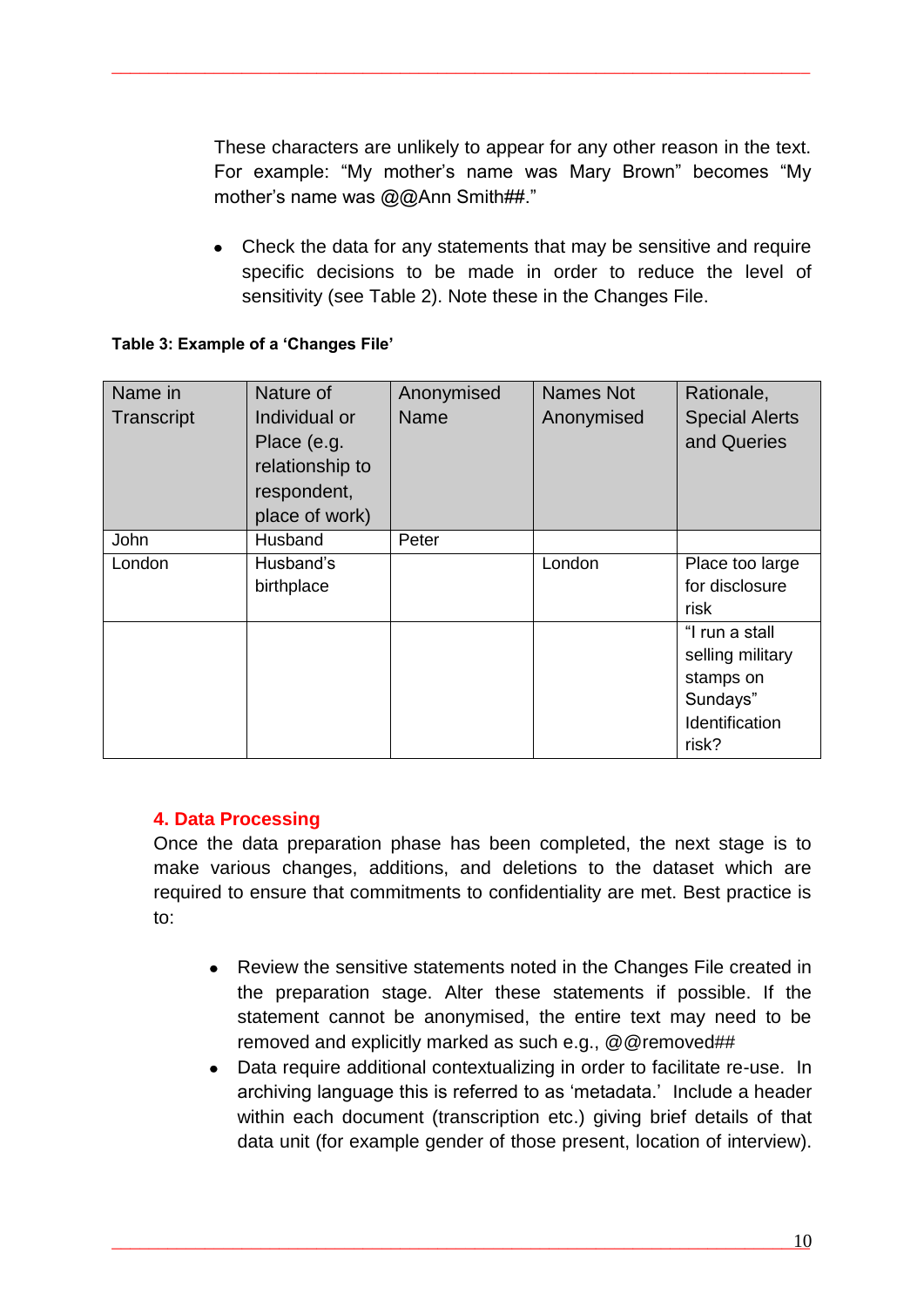The decision on what to include in the header will also be informed by the confidentiality agreements attached to the data.

\_\_\_\_\_\_\_\_\_\_\_\_\_\_\_\_\_\_\_\_\_\_\_\_\_\_\_\_\_\_\_\_\_\_\_\_\_\_\_\_\_\_\_\_\_\_\_\_\_\_\_\_\_\_\_\_\_\_\_\_\_\_\_\_\_\_\_\_\_\_\_\_\_\_\_

- Review the anonymisation decisions noted in the Changes File created in the Data Preparation stage. Anonymise the data following these decisions, either manually or using an automatic tool such as those referred to above.
- Prepare a "User Guide" which gives an overview of the data to assist re-use in the future. This may include the original consent forms, and grant applications. A guide to other material that may be included is available on the IQDA website [\(www.iqda.com\)](http://www.iqda.com/).

## **If using an automated anonymisation tool:**

- Create a comparison document for data verification;
- Note that documents may be incorrectly anonymised or lost (for example, if you automatically replace the name TED with the name SEAN, words that contain "ted" will also be altered, such that "alerted" would become "alersean"). Make a thorough visual check of the anonymised documents to ensure that they have been sufficiently and appropriately anonymised.

## **5. Data Deposit**

Once the data has been processed it is ready to be deposited in the archive. Best practice is as follows:

#### For the Researcher:

- Deposit final anonymised document as a read-only file. This ensures that the archival document will not be altered by the users, but will allow users to copy and paste as required in the course of their research.
- If it has been necessary to remove sensitive segments from the data set, create a dataset that contains all the sensitive segments. If possible, apply a long-term embargo on access to this dataset. This ensures that in the future researchers will have access to the full data-set, as the level of sensitivity is reduced by the passage of time.

#### For the Data Curator

- Ensure that research data are stored in a secure environment, with ability to control access.
- Monitor file formats within the archive and ensure that long term preservation plans are in place.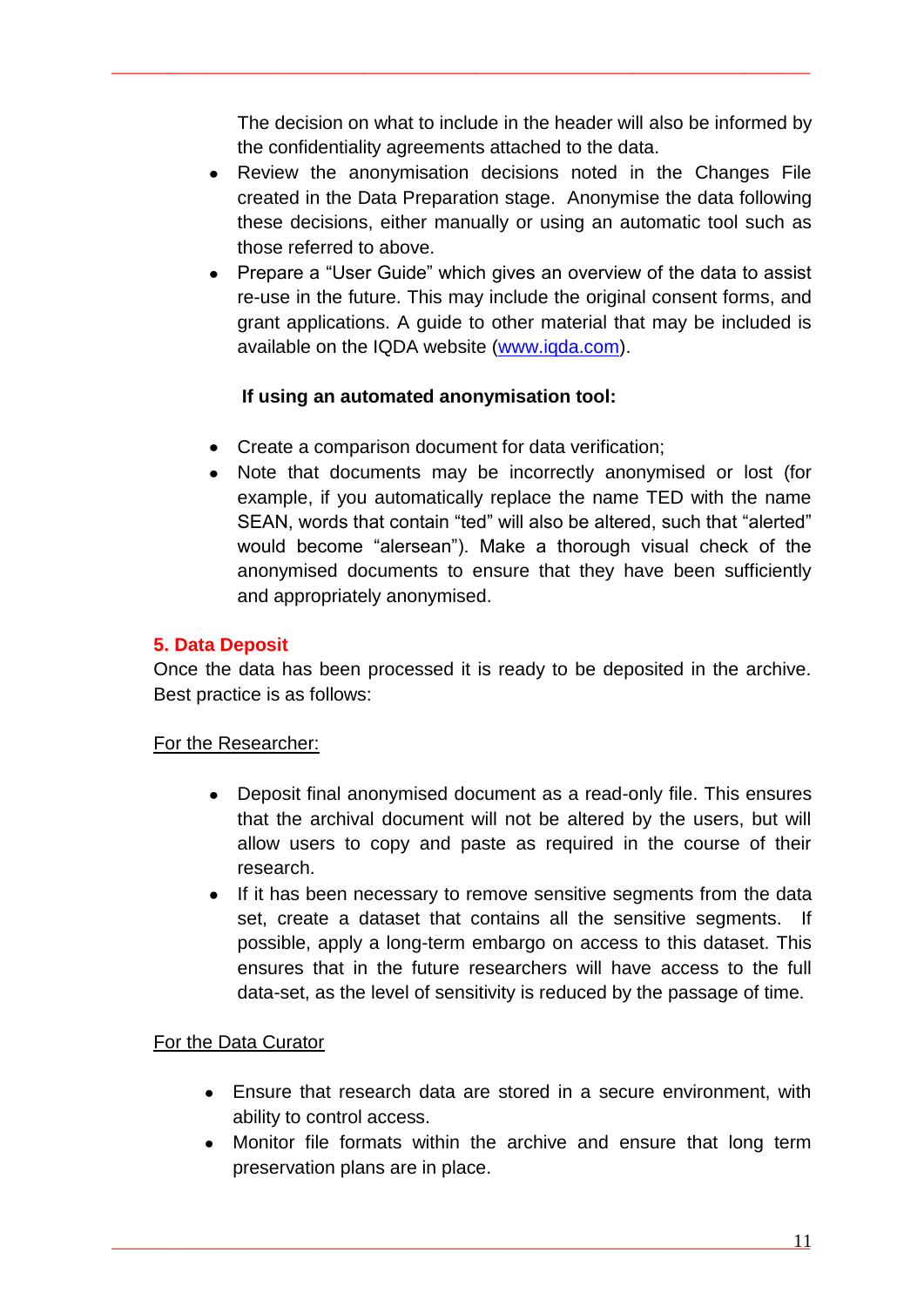#### **6. Dissemination of Data**

Once the dataset has been deposited in the archive, the data curator must manage access to it and promote its re-use.

\_\_\_\_\_\_\_\_\_\_\_\_\_\_\_\_\_\_\_\_\_\_\_\_\_\_\_\_\_\_\_\_\_\_\_\_\_\_\_\_\_\_\_\_\_\_\_\_\_\_\_\_\_\_\_\_\_\_\_\_\_\_\_\_\_\_\_\_\_\_\_\_\_\_\_

Best practice is to:

- Have validation procedures in place before granting access to endusers. This will include establishing that users have a comprehensive data security arrangement in place before providing access. An example of an end-user licence can be found on the IQDA website (www.iqda.ie)
- Have in place a standard citation protocol to acknowledge data creation and ownership
- Promote the dissemination of the archived data
- Plan to manage user queries and access on behalf of the data depositor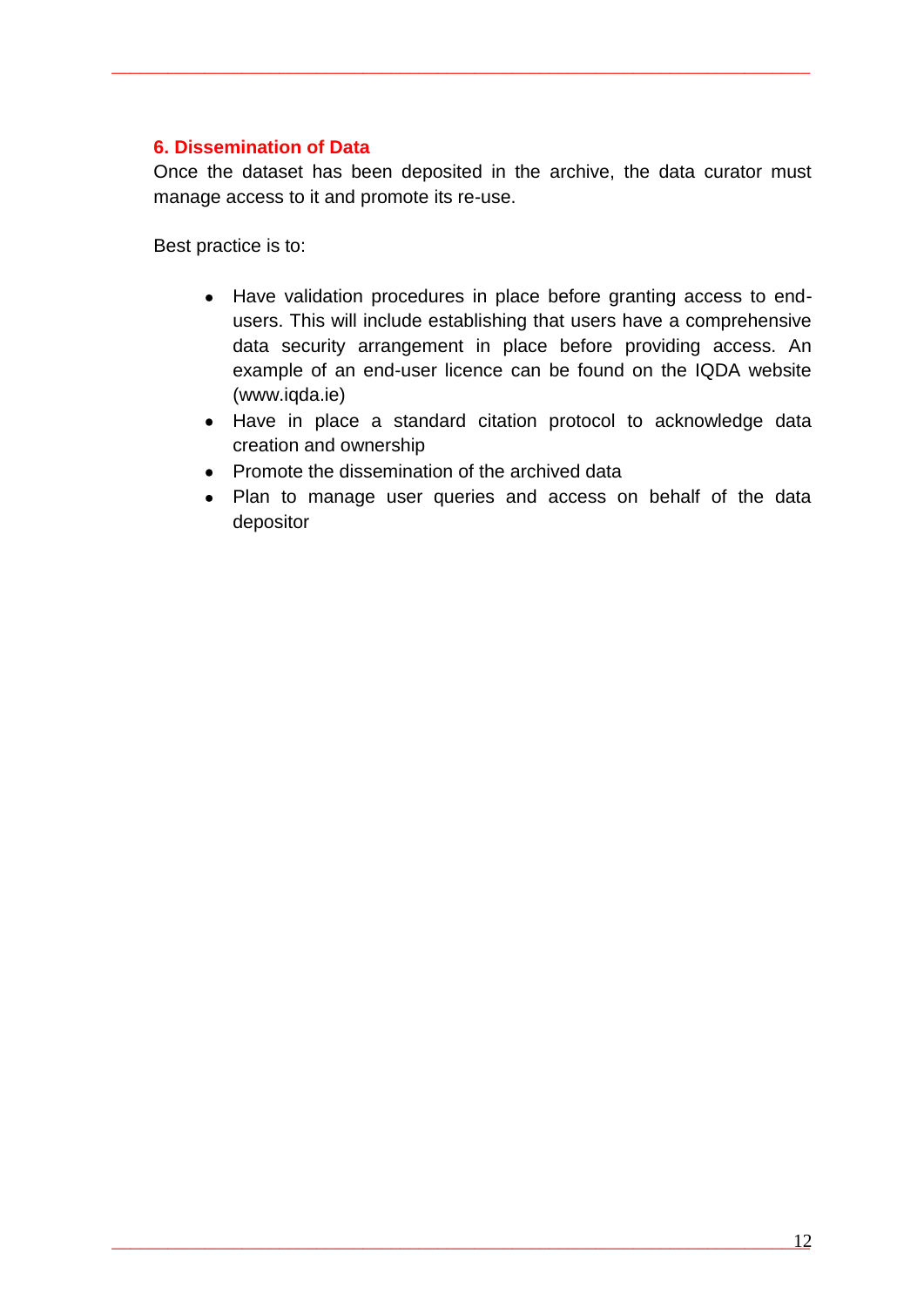## **Appendix 1: Sample Depositors License**



\_\_\_\_\_\_\_\_\_\_\_\_\_\_\_\_\_\_\_\_\_\_\_\_\_\_\_\_\_\_\_\_\_\_\_\_\_\_\_\_\_\_\_\_\_\_\_\_\_\_\_\_\_\_\_\_\_\_\_\_\_\_\_\_\_\_\_\_\_\_\_\_\_\_\_

#### **Depositor Agreement**

Dataset Title:

Conditions of archiving and re-use:

With this agreement and completed online catalogue entry, I/We submit the above mentioned dataset with its supplementary documents to be archived at the Irish Qualitative Data Archive (IQDA).

Unless otherwise stated in this agreement, the depositor or the depositing body will retain the ownership and copyright to the dataset and related material.

The depositor affirms that the dataset has been prepared in such manner as to protect the confidentiality of individuals and bodies whose details appear in the data, in compliance with professional norms. The depositor undertakes that the dataset does not contravene any laws including but not limited to those relating to defamation or obscenity. IQDA may revise and validitate the deposited dataset, and distribute it for research or teaching purposes under the conditions agreed upon below. IQDA may promote and advertise the dataset in any publicity. Where appropriate, and with the agreement of the depositor, IQDA may make named data (itemized in Condition II, below) openly available for publicity purposes.

IQDA takes responsibility for digital storage of the dataset in accordance with data protection and security norms. The archive will ensure that, with the exception of data identified for publicity purposes, the data are distributed for reuse only to persons who have signed appropriate access agreements, and that the conditions set out in this agreement are complied with.

#### **Conditions stipulated by the depositor**

**I Distribution of the dataset for re-use: access provisions)**

(Please tick your preferred option)

- 1. IQDA may distribute the dataset for *research and teaching purposes* without asking permission from the depositor
- 2. IQDA may distribute the dataset for *research and teaching purposes* without asking permission from the depositor, after a specified period of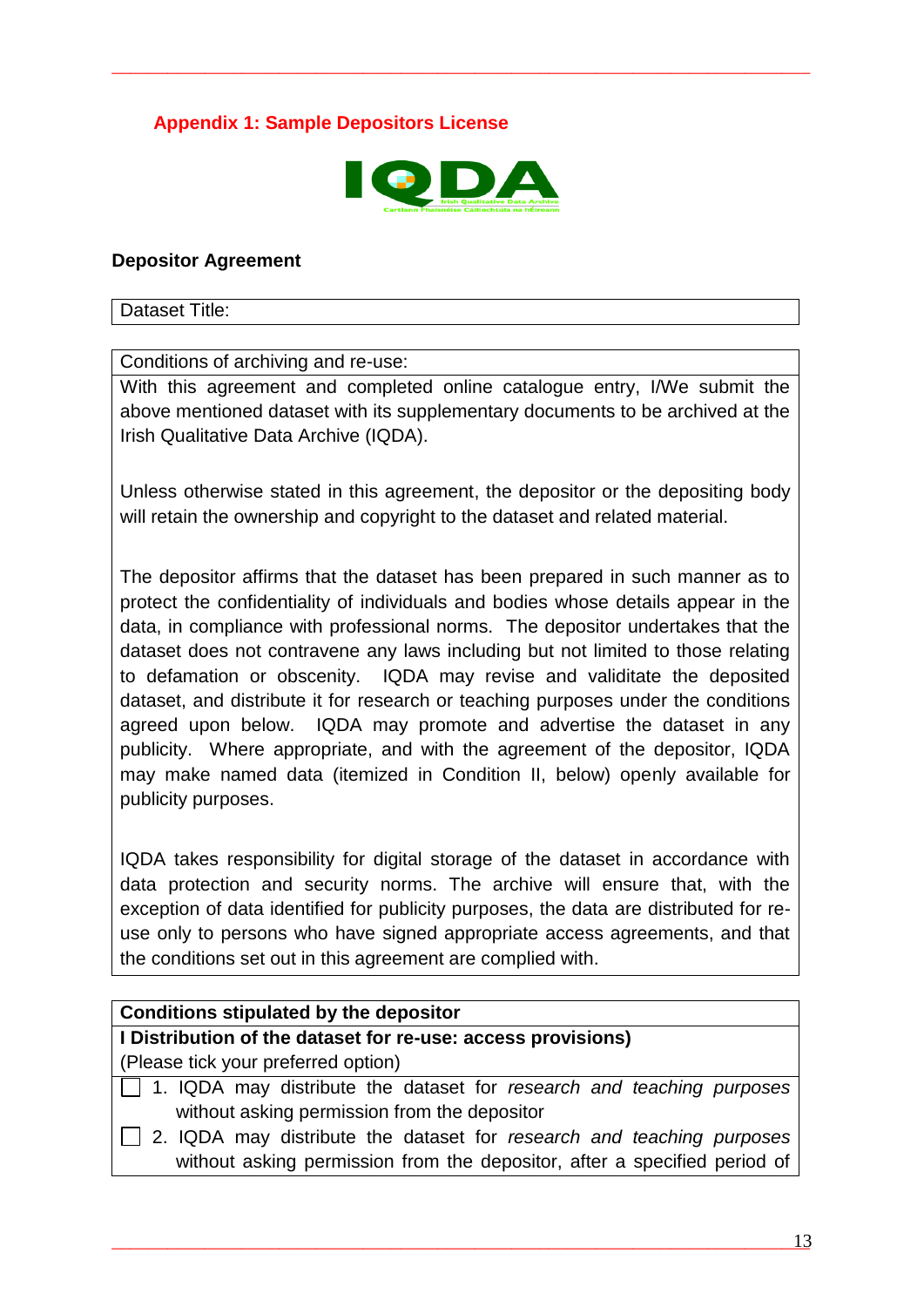time agreed in writing with the Director of the Archive.

3. IQDA may **not** distribute the dataset without the permission of the depositor. (This option should be selected only in exceptional circumstances, after consultation with the Archive staff).

\_\_\_\_\_\_\_\_\_\_\_\_\_\_\_\_\_\_\_\_\_\_\_\_\_\_\_\_\_\_\_\_\_\_\_\_\_\_\_\_\_\_\_\_\_\_\_\_\_\_\_\_\_\_\_\_\_\_\_\_\_\_\_\_\_\_\_\_\_\_\_\_\_\_\_

II. Other conditions or wishes stipulated by the depositor concerning the **archiving and re-use of the dataset:**

| <b>Name (Block Capitals)</b> | <b>Signed</b> | <b>Date</b> |
|------------------------------|---------------|-------------|
| Depositor:                   |               |             |
|                              |               |             |
|                              |               |             |
|                              |               |             |
| <b>IQDA Representative:</b>  |               |             |
|                              |               |             |
|                              |               |             |
|                              |               |             |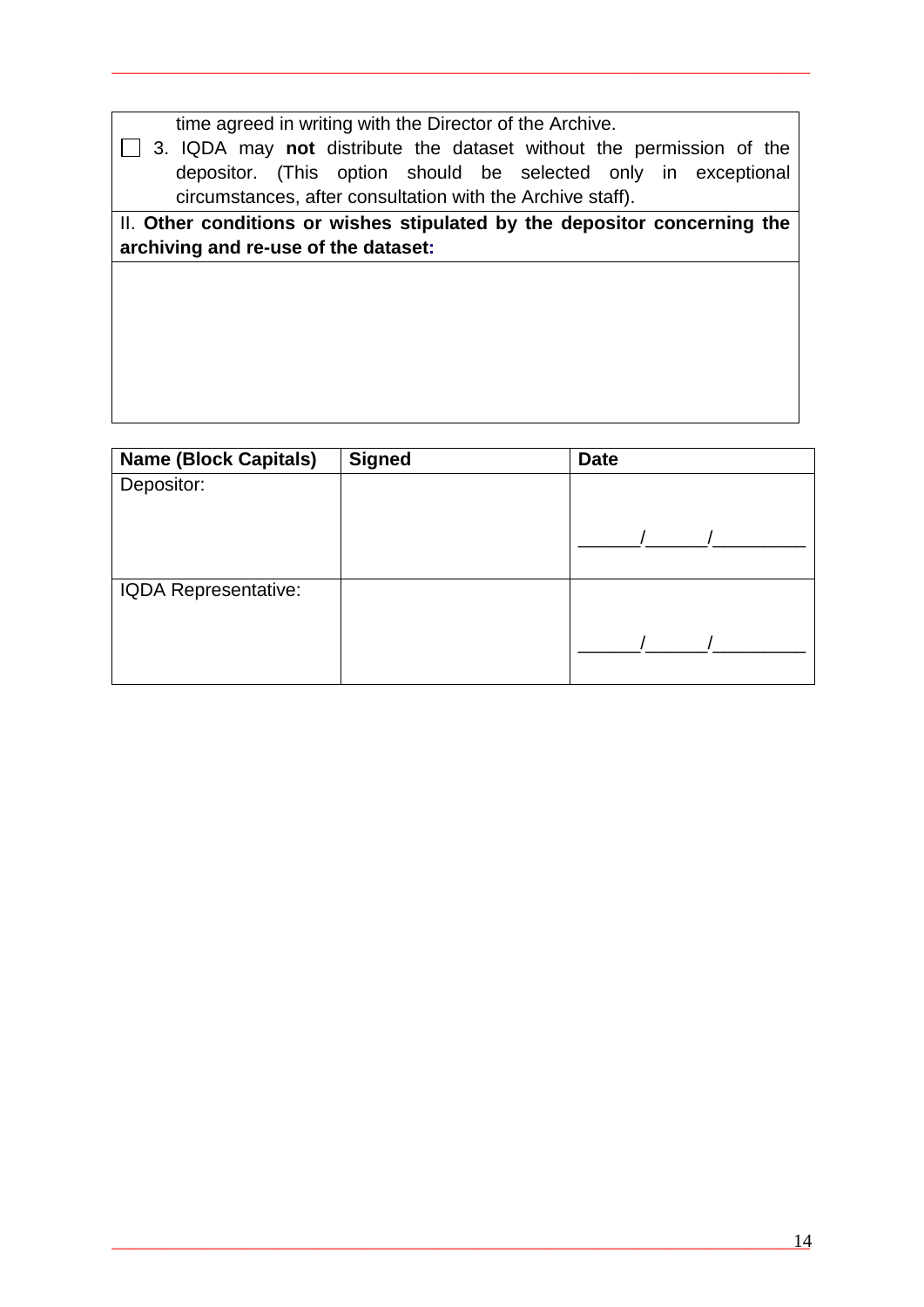## **Appendix 2: Archiving Formats**

#### **Text Formats:**

Preferred

\* Rich Text Format (.rtf)

\* Plain text data, ASCII (.txt)

\* eXtensible Markup Language (XML) marked-up text according to an appropriate Document Type Definition (DTD) or schema

\_\_\_\_\_\_\_\_\_\_\_\_\_\_\_\_\_\_\_\_\_\_\_\_\_\_\_\_\_\_\_\_\_\_\_\_\_\_\_\_\_\_\_\_\_\_\_\_\_\_\_\_\_\_\_\_\_\_\_\_\_\_\_\_\_\_\_\_\_\_\_\_\_\_\_

#### Accepted

\* Hypertext Markup Language (HTML)

\* widely-used proprietary formats e.g. Microsoft Word (.doc/.docx)

\* Proprietary/software-specific formats such as NUD\*IST, NVivo and ATLAS.ti

#### **Audio Formats:**

Preferred:

\* Free Lossless Audio Codec (FLAC) (.flac)

\* WAV file (.wav)

Accepted:

\* MPEG-1 Audio Layer 3 (MP3) \*Audio Interchange File Format (.aiff)

Note. Many commercial digital diction recorders produced by Olympus, Philips and Grundig record in DSS format, which is not ideal if the data are to be archived. When buying a recorder ensure it records in WAV format and at a minimum 44.1k sampling rate.